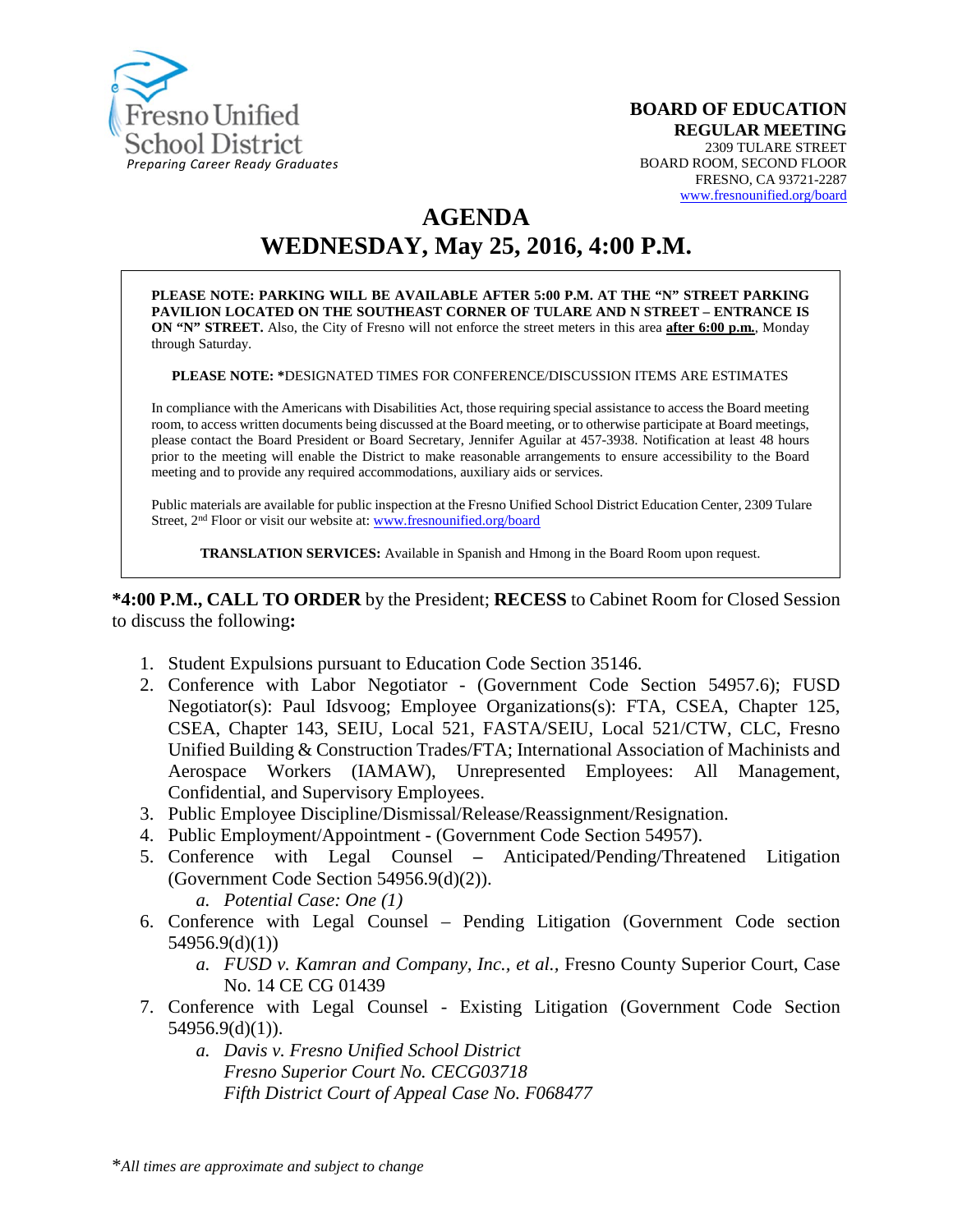# **5:30 P.M., RECONVENE** and report action taken during Closed Session, if any.

# **PLEDGE OF ALLEGIANCE**

Rachel Salinas, a parent that has had a positive impact at Terronez Elementary, will lead the flag salute.

# **APPROVE Minutes**

Included in the Board binders are the draft minutes for the May 11, 2016 Regular Meeting. The Superintendent recommends approval. Contact person: Michael E. Hanson, telephone 457-3884.

# **HEAR Reports from Student Board Representatives**

An opportunity is provided to hear comments/reports from Student Board Representatives from Bullard High School. Contact person: Rosario Sanchez, telephone 457-6223.

# **HEAR Report from Superintendent**

ALL CONSENT AGENDA items are considered to be routine by the Board of Education and will be enacted by one motion. There will be no separate discussion of items unless a Board member or member of the community so requests, in which event, the item(s) will be considered following approval of the Consent Agenda.

# **A. CONSENT AGENDA**

# **A-1, APPROVE Personnel List**

Included in the Board binders is the Personnel List, Appendix A, as submitted. The Superintendent recommends approval. Contact person: Paul Idsvoog, telephone 457-3548.

#### **A-2, ADOPT Findings of Fact and Recommendations of District Administrative Board** The Board of Education received and considered the Findings of Fact and Recommendations of District Administrative Panels resulting from hearings on expulsion and readmittance cases conducted during the period since the May 11, 2016, Regular Board meeting. The Superintendent recommends adoption. Contact person: Kim Mecum, telephone 457-3569.

# **A-3, APPROVE New Funding Awarded Through The Fresno County Measure C Extension School Bus Replacement Program**

Approval is requested for funding to purchase two new Compressed Natural Gas (CNG) school buses awarded through the Measure C Extension School Bus Replacement Program. The Fresno County Transportation Authority has identified two Fresno Unified diesel school buses (model year 1987) that qualify for replacement through Measure C funds. The Superintendent recommends approval. Fiscal impact: The grant award is up to \$371,992. Contact person: Ruth F. Quinto, telephone 457-6226.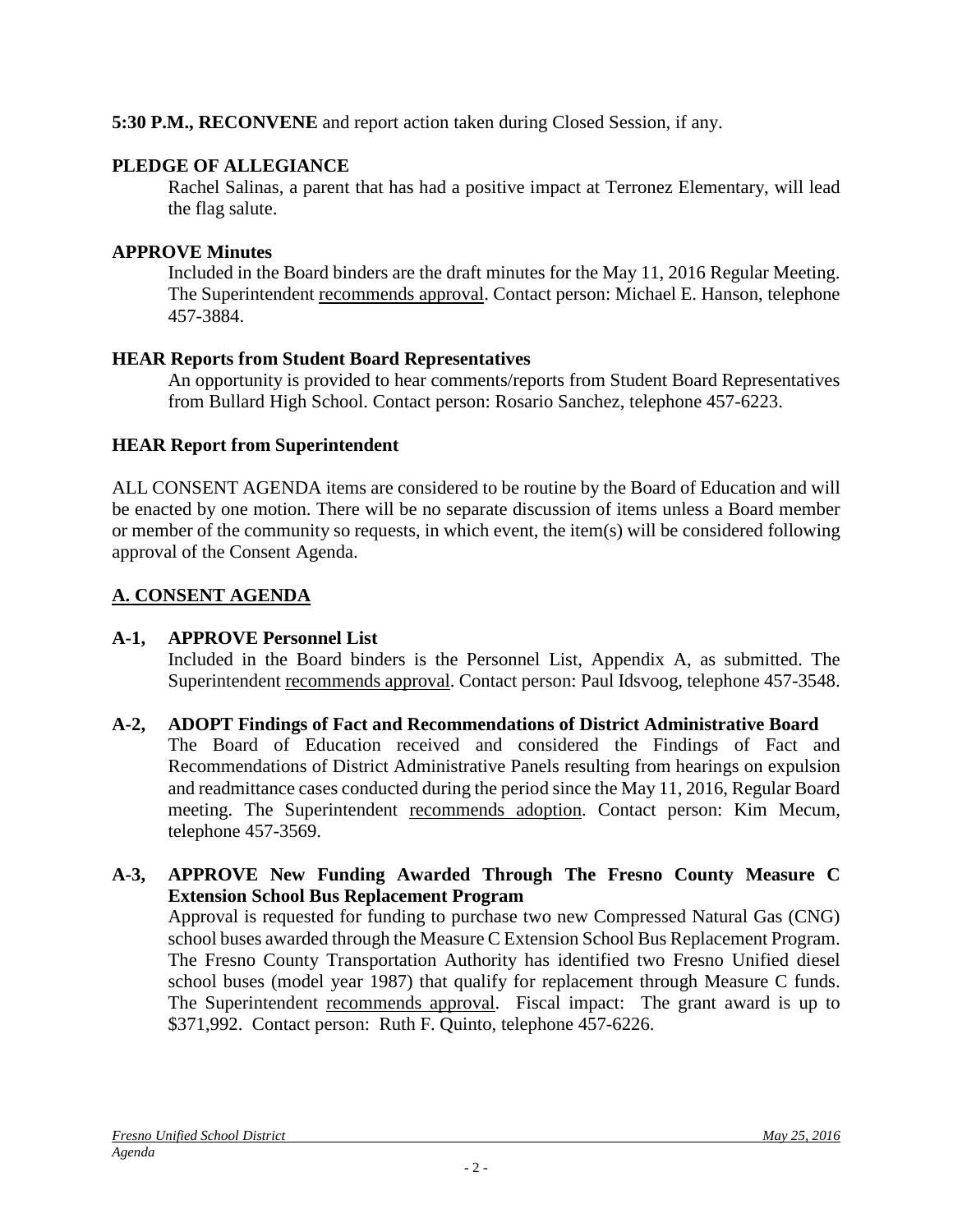# **A. CONSENT AGENDA** - *continued*

**A-4, APPROVE Bid 16-27, McLane High School Gymnasium New Cooling Addition** Included in the Board binders is information on Bid 16-27 to provide cooling to McLane High School's single gym, and weight and exercise rooms, where currently there is no cooling. The project will replace gas-fired heaters with refrigerated packaged air conditioning/heating units. Installation of cooling will improve student, staff and community comfort levels, and increase energy efficiency.

Staff recommends award to the lowest responsive, responsible bidder:

Modern Air Mechanical (Merced, California) \$640,850

The Superintendent recommends approval. Fiscal impact: \$640,850 is available in the Measure Q Fund. Contact person: Karin Temple, telephone 457-3134.

**A-5, APPROVE Bid 16-28, Water Conservation and Irrigation Improvements at Various Schools (Fremont, Homan, Roeding, Thomas)**

Included in the Board binders is information on Bid 16-28 to convert from manual to automatic irrigation systems at Fremont, Homan, Roeding, and Thomas Elementary Schools. The project involves installation of new irrigation systems at each site including new main lines, booster pumps, automatic controllers, and water efficient spray heads. Eliminating flood irrigation will significantly reduce water consumption at the sites (approximately 20% annually). The request for bids was lawfully advertised on March 14, 2016. Notifications were sent to sixty-seven (67) vendors and four (4) construction trade publications, and the district received four (4) responses. Bids were opened on April 12, 2016.

Staff recommends award to the lowest responsive, responsible bidders:

| Section A – Thomas Sunset Landscapes, Inc.                                      | (Fresno, California) \$286,670 |  |
|---------------------------------------------------------------------------------|--------------------------------|--|
| Section B – Fremont Elite Landscape Construction (Clovis, California) \$316,000 |                                |  |
| Section C – Homan Clean Cut Landscape                                           | (Clovis, California) \$319,368 |  |
| Section D – Roeding Elite Landscape Construction (Clovis, California) \$338,000 |                                |  |

The Superintendent recommends approval. Fiscal impact: \$1,260,038 is available in the General Fund. Contact person: Karin Temple, telephone 457-3134.

#### **A-6, APPROVE Award of Request for Proposals (RFP) 16-15, Musical Instruments**

Included in the Board binders is information on RFP 16-15 to identify qualified vendors and establish discount prices for the purchase of musical instruments. This is a three-year contract. The RFP was lawfully advertised on March 22, 2016 and March 29, 2016. Proposals were received on April 5, 2016. Invitations to bid were sent to fifteen (15) vendors, and the district received five (5) proposals. The proposals were evaluated on each vendor's ability to meet or exceed the requirements set forth in the RFP.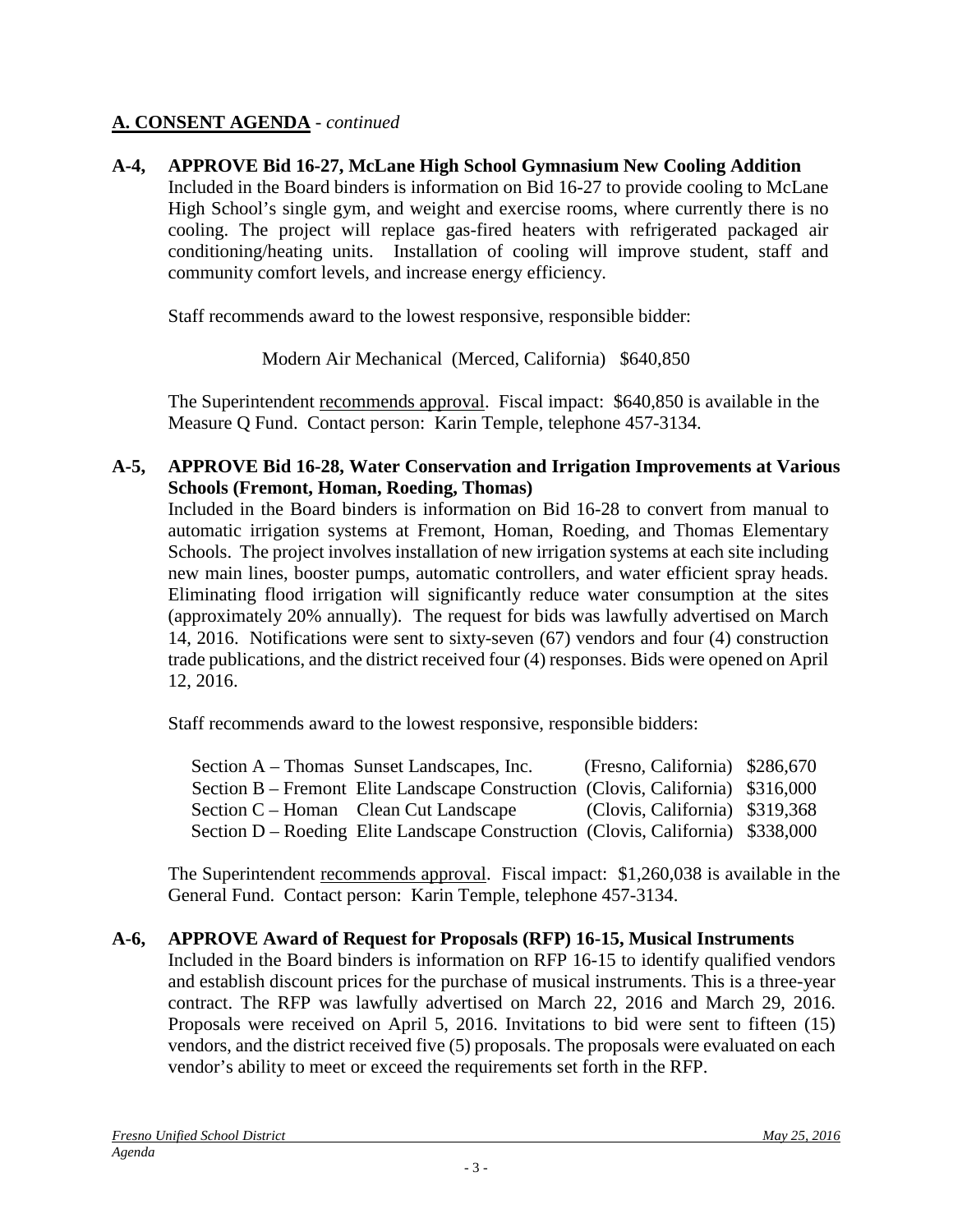#### **A. CONSENT AGENDA** - *continued*

Based on an extensive review, staff recommends award to the best value respondents:

| <b>American Music</b>          | (Fresno, CA)      | 53 items awarded |
|--------------------------------|-------------------|------------------|
| <b>Gottschalk Music Center</b> | (Clovis, CA)      | 70 items awarded |
| <b>Harvard House</b>           | (Fresno, CA)      | 27 items awarded |
| Horn Shop, The                 | (Fresno, CA)      | 73 items awarded |
| <b>Midwest Musical Imports</b> | (Minneapolis, MN) | 1 item awarded   |

The Superintendent recommends approval. Fiscal impact: This award establishes a set discount; it does not commit district funds. Future purchases will be made based on need and funding availability. Contact person: Karin Temple, telephone 457-3134.

#### **A-7, RATIFY Purchase Orders from March 1, 2016, through March 31, 2016**

Included in the Board binders is information on purchase orders issued from March 1, 2016, through March 31, 2016. Purchase orders for \$10,000 or more are presented first, followed by purchase orders for less than \$10,000. A list of purchase orders issued for Associated Student Body (ASB) accounts is also provided. The Superintendent recommends ratification. Fiscal impact: Funding is noted on the attached pages. Contact person: Karin Temple, telephone 457-3134.

#### **END OF CONSENT AGENDA (ROLL CALL VOTE)**

# **UNSCHEDULED ORAL COMMUNICATIONS**

Individuals who wish to address the Board on topics within the Board's subject matter jurisdiction, but **not** listed on this agenda may do so at this time. While all time limitations are at the discretion of the Board President, generally members of the public will be limited to a maximum of three (3) minutes per speaker for a total of thirty (30) minutes of public comment as designated on this agenda. Any individual who has not had an opportunity to address the Board during this initial thirty (30) minute period may do so at the end of the meeting after the Board has addressed all remaining items on this agenda. Individuals with questions on school district issues may submit them in writing. The Board will automatically refer to the Superintendent any formal requests that are brought before them at this time. The appropriate staff member will furnish answers to questions. Please note that if you wish to address the Board on an agenda item, you should do so when that specific item is called.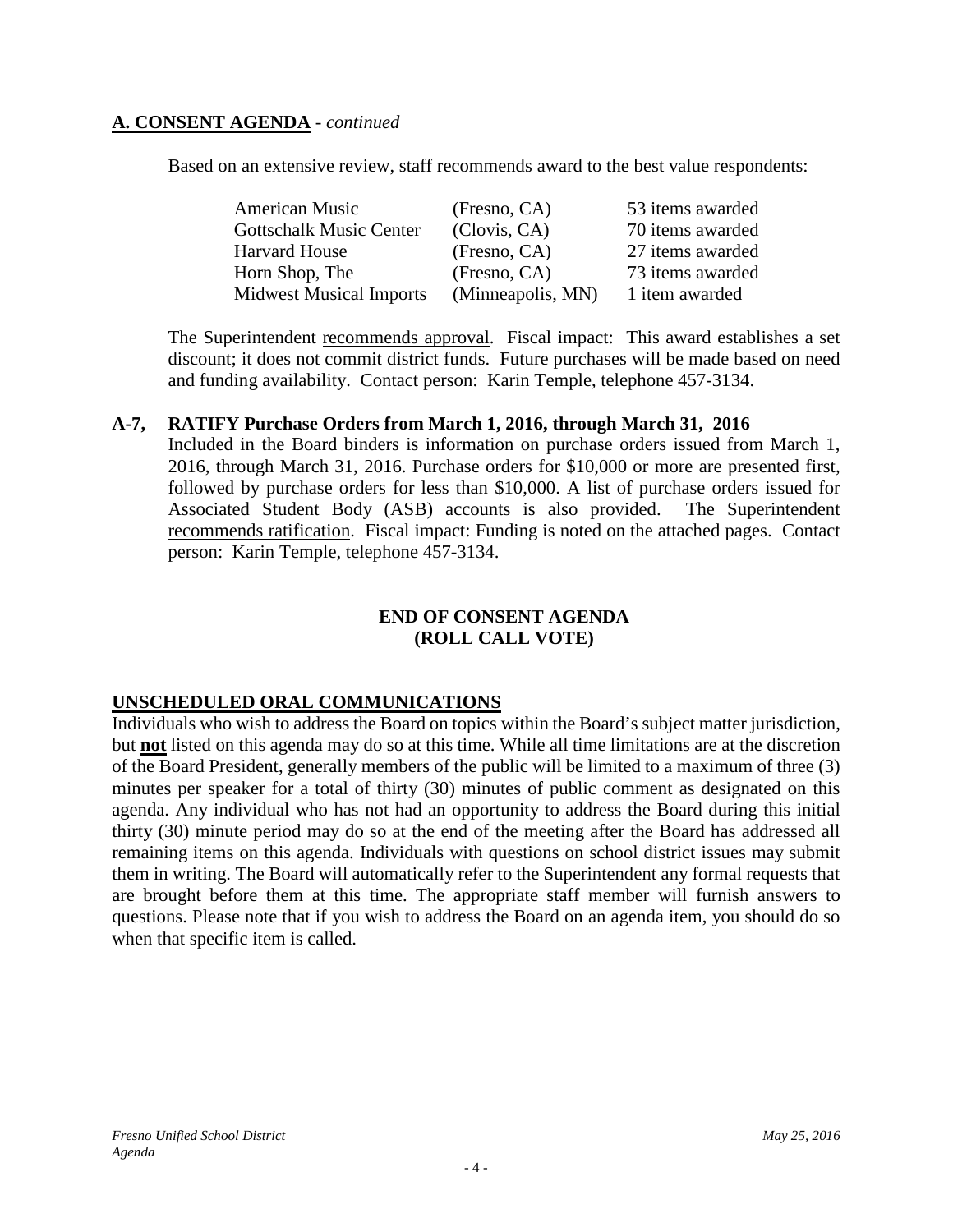# **B. CONFERENCE/DISCUSSION AGENDA**

## **6:00 P.M.**

#### **B-8, HOLD Public Hearing, PRESENT and DISCUSS Fresno Unified School District's 2016/17 Proposed Budget and Education Protection Account**

Staff will present and the Board of Education will discuss the Fresno Unified School District Proposed Budget for 2016/17. The Proposed Budget includes the multi-year projected budget for the Unrestricted General Fund. The agenda item will also describe factors addressed in the 2016/17 Proposed Budget, and issues affecting the multi-year projections for 2017/18 and 2018/19. Fiscal impact: Support material will be provided to the Board and available for public review on or before May 20, 2016. Contact person: Ruth F. Quinto, telephone 457-6226.

# **6:20 P.M.**

#### **B-9, HOLD Public Hearing, PRESENT and DISCUSS Fresno Unified School District's 2016/17 Local Control Accountability Plan**

Staff will present and the Board of Education will discuss the Fresno Unified School District Proposed Budget for 2016/17. The Proposed Budget includes the multi-year projected budget for the Unrestricted General Fund. The agenda item will also describe factors addressed in the 2016/17 Proposed Budget, and issues affecting the multi-year projections for 2017/18 and 2018/19. Fiscal impact: Support material will be provided to the Board and available for public review on or before May 20, 2016. Contact person: Ruth F. Quinto, telephone 457-6226.

#### **6:40 P.M.**

#### **B-10, DISCUSS and DECIDE in the matter of the Inspire Charter School – Fresno Charter Petition**

Lead Developer, Herbert Nichols, has delivered a petition to the District seeking authorization to open a new charter, Inspire Charter School – Fresno. The charter seeks to serve students in grades TK-12 in an online learning environment.

The charter petition was received by the Board on March 30, 2016 and a public hearing was held on April 27, 2016. The Superintendent recommends decision. Fiscal impact: The estimated fiscal impact to Fresno Unified School District for 2016/17 is \$1,026,604. Contact person: Rosario Sanchez, telephone 457-6223.

#### **7:00 P.M.**

#### **B-11, DISCUSS and DECIDE in the matter of the Carter G. Woodson Public Charter Schools Renewal Petition**

Agape Inc. has delivered a renewal petition to the district seeking authorization for a multisite charter known as the Carter G. Woodson Public Charter Schools (Woodson). Woodson is currently serving 329 "at-risk" students in grades 7-12. The school will be located at 3331 and 3333 N. Bond; and 4880 N. First Street.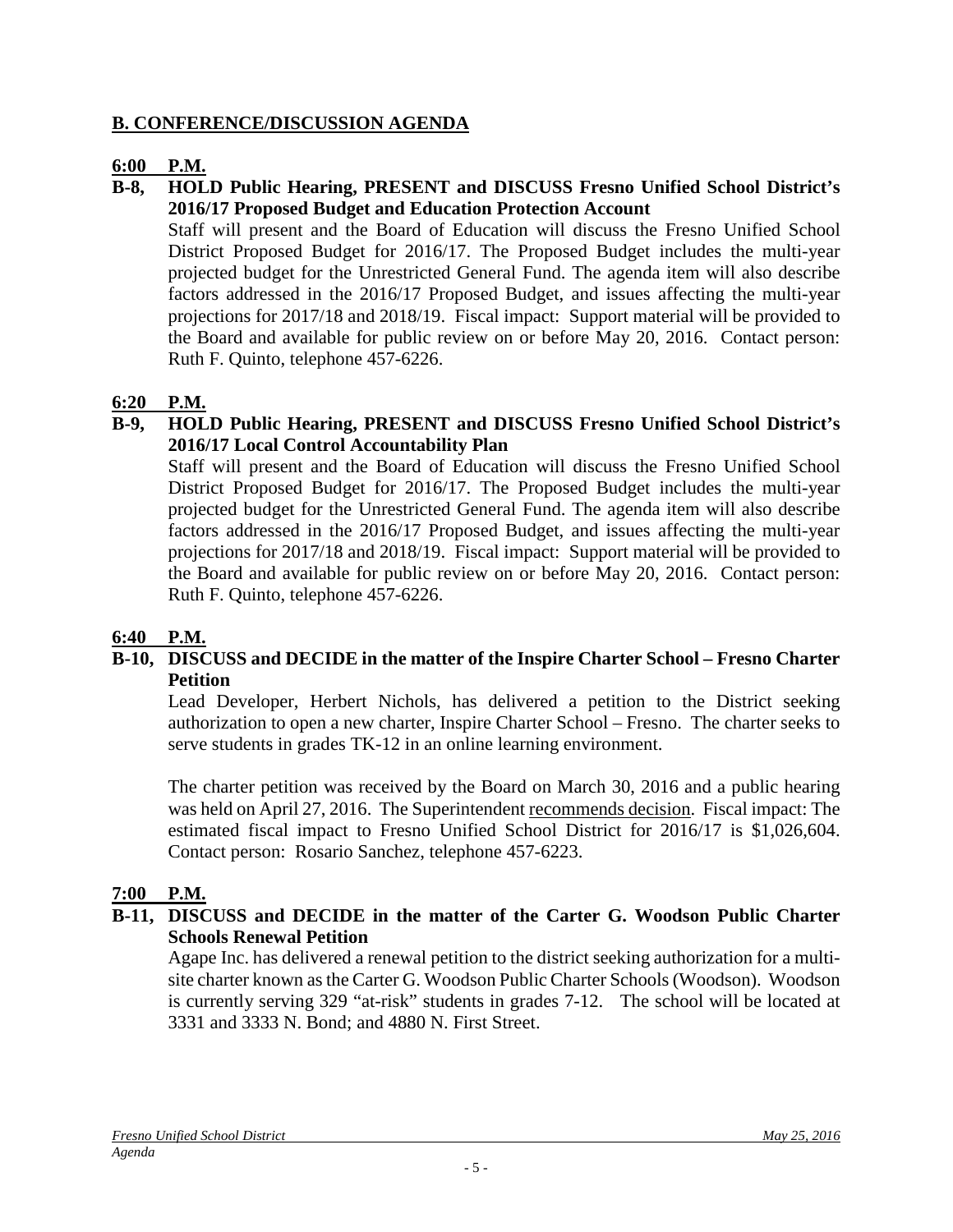# **B. CONFERENCE/DISCUSSION AGENDA** - *continued*

The renewal petition was received by the Board on April 13, 2016 and a public hearing was held on April 27, 2016. The Superintendent recommends decision. The estimated fiscal impact to Fresno Unified School District for 2016/17 is \$3,507,563. Contact person: Rosario Sanchez, telephone 457-6223.

#### **7:20 P.M.**

#### **B-12, DISCUSS and APPROVE Proposed Revisions for Board Bylaws (BB) 9010, 9100, 9130, 9150 (New), 9220, 9250, 9323.2 and 9324**

Included in the Board binders are proposed revisions to the following eight Board Bylaws (BB), which meet the legal mandates recommended by the California School Boards Association (CSBA):

- BB 9010 Public Statements
- BB 9100 Organization
- BB 9130 Board Committees
- BB 9150 Student Board Members (New)
- BB 9220 Governing Board Elections
- BB 9250 Remuneration, Reimbursement and Other Benefits
- BB 9323.2 Actions by the Board
- BB 9324 Minutes and Recordings

The Board was in receipt of these Board Bylaw revisions at the May 11, 2016 Board meeting. The Board will have an opportunity to discuss and ask questions at the May 25, 2016 Board meeting. The Superintendent recommends approval. Fiscal impact: There is no fiscal impact to the district. Contact person: Teresa Plascencia, telephone 457-3736.

#### **7:35 P.M.**

#### **B-13, DISCUSS and APPROVE Proposed Revisions for Board Policies (BP) 1312.3, 5131, 5141.22, 5141.27, 5141.31, 5148, 5148.3, 6142.1, 6158, 6173, 6173.1, and 6184**

Included in the Board binders are proposed revisions to the following twelve Board Policies (BP), which meet the legal mandates recommended by the California School Boards Association (CSBA):

- BP 1312.3 Uniform Complaint Procedures
- BP 5131 Conduct
- BP 5141.22 Infectious Diseases
- BP 5141.27 Food Allergies (New)
- BP 5141.31 Immunizations
- BP 5148 Child Care and Development Programs
- BP 5148.3 Preschool/Early Childhood Education
- BP 6142.1 Sexual Health and HIV/AIDS Prevention Instruction
- BP 6158 Independent Study
- BP 6173 Education for Homeless Children